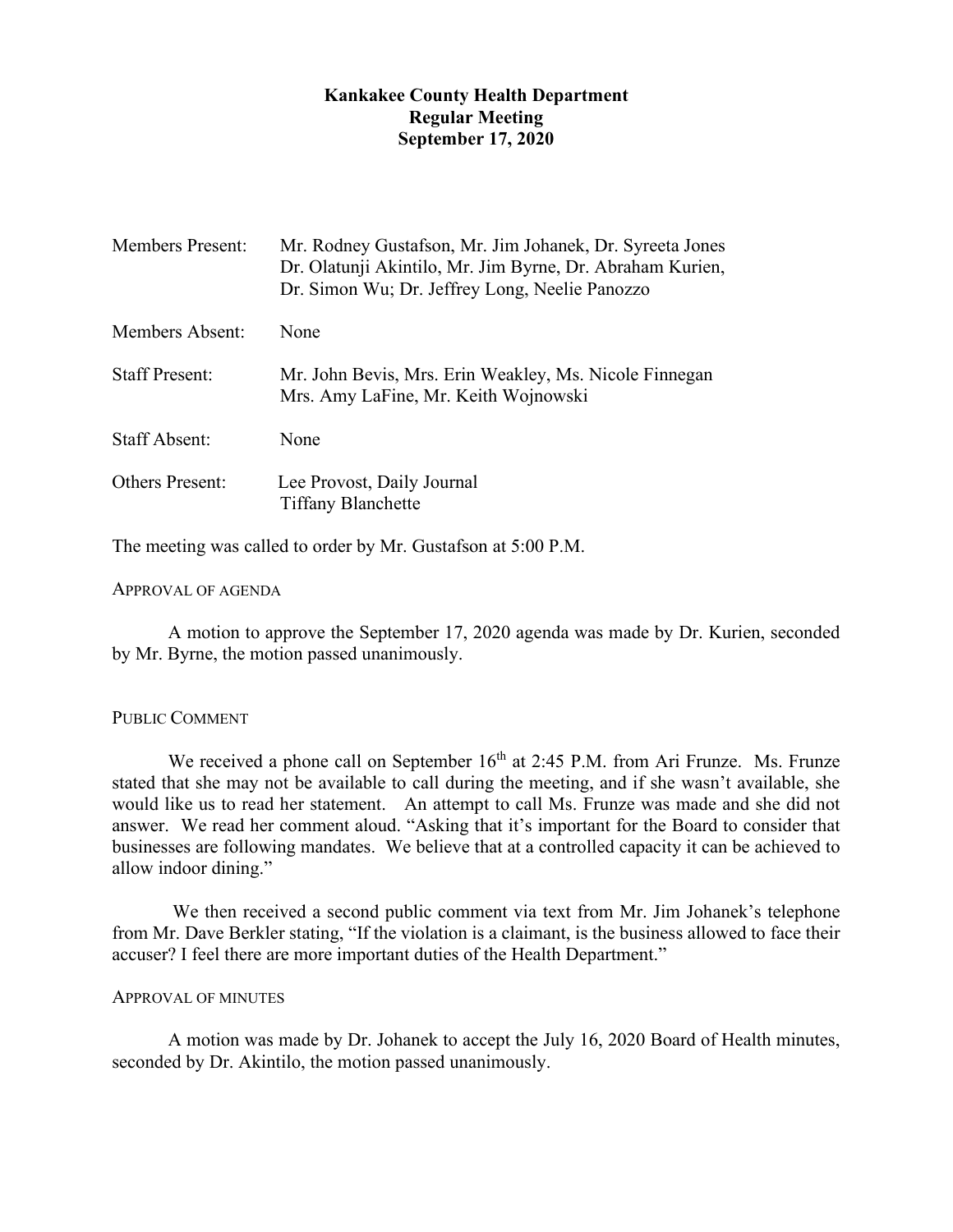#### EMPLOYEE INFORMATION

Mr. Bevis announced that we recently hired a new Clinic Assistant, Tanya Baker. We also now have nine contractual employees that are Contact Tracers, their focus is working on COVID-19 calls and following up with positive cases and their contacts within the county.

#### DIVISION REPORTS

#### *Client Services*

Mrs. LaFine updated the Board on our new I-WIC changes. She explained that this involved a complete conversion of new EMR and printed coupons to WIC debit cards, which can now be electronically loaded. This conversion went live on July 13<sup>th</sup>, 2020. As of today, our WIC team has converted 900 households in Kankakee county. Our current WIC emergency processes for COVID are telephone and drive up through the end of September, however we are awaiting USDA approval to bring these clients back into the clinic setting. As of August  $17<sup>th</sup>$ , through today, we have distributed 525 Farmer's Market Booklets to pregnant and breastfeeding moms, infants, and children up to 6 years old. These will continue to be distributed through the end of October, and they are able to use them towards the purchase of pumpkins as well.

Mrs. LaFine also updated the Board on the changes that have been impacting our Family Case Management department. The DCFS Wards (foster children in Kankakee county) went to a managed care model as of September  $1<sup>st</sup>$ , 2020. Our Health Department, as a lead agency, previously worked directly with DHS. There has been many recent changes and numerous contract reviews to get to this point. As of now, we contact Youthcare which is Centene- Illinicare. There have been some challenges with finalizing contracts and working agreements, but our first step is linkage to care with a medical card. Going forward, an EMR transition from DHS's Cornerstone to Youthcare's SACWIS may need to take place.

Mrs. LaFine also announced that our walk-in flu clinics are still ongoing, and we will continue them through the end of October. We are also very excited to announce that we received our new FIT Test machine and will be able to start FIT Testing for the community going forward. Mrs. LaFine also shared that our nurses were at the Career Center on September  $16<sup>th</sup>$  to give flu shots to the staff, and there is an upcoming event on Oct  $1<sup>st</sup>$  at Momence High School where we will be giving immunizations.

## *Environmental Health*

Mr. Bevis announced that there have recently been some changes made to the language regarding a new Administrative Rule as of August  $7<sup>th</sup>$ , 2020 for Environmental Health Nuisance Procedure for Mitigation. This new language states "any and all facilities" which applies to businesses, not individuals and changes the process of how the Health Department handles complaints. The language indicates that if we feel reasonable efforts are being made then we can move on. If there is a business that is not complying, we then give you a set amount of time to come back and if you have corrected the issues then we can move on. There is nothing in the language that defines the amount of time. The question for the Board is what do you consider a reasonable amount of time to let the business try and correct the issue before we come back. Unless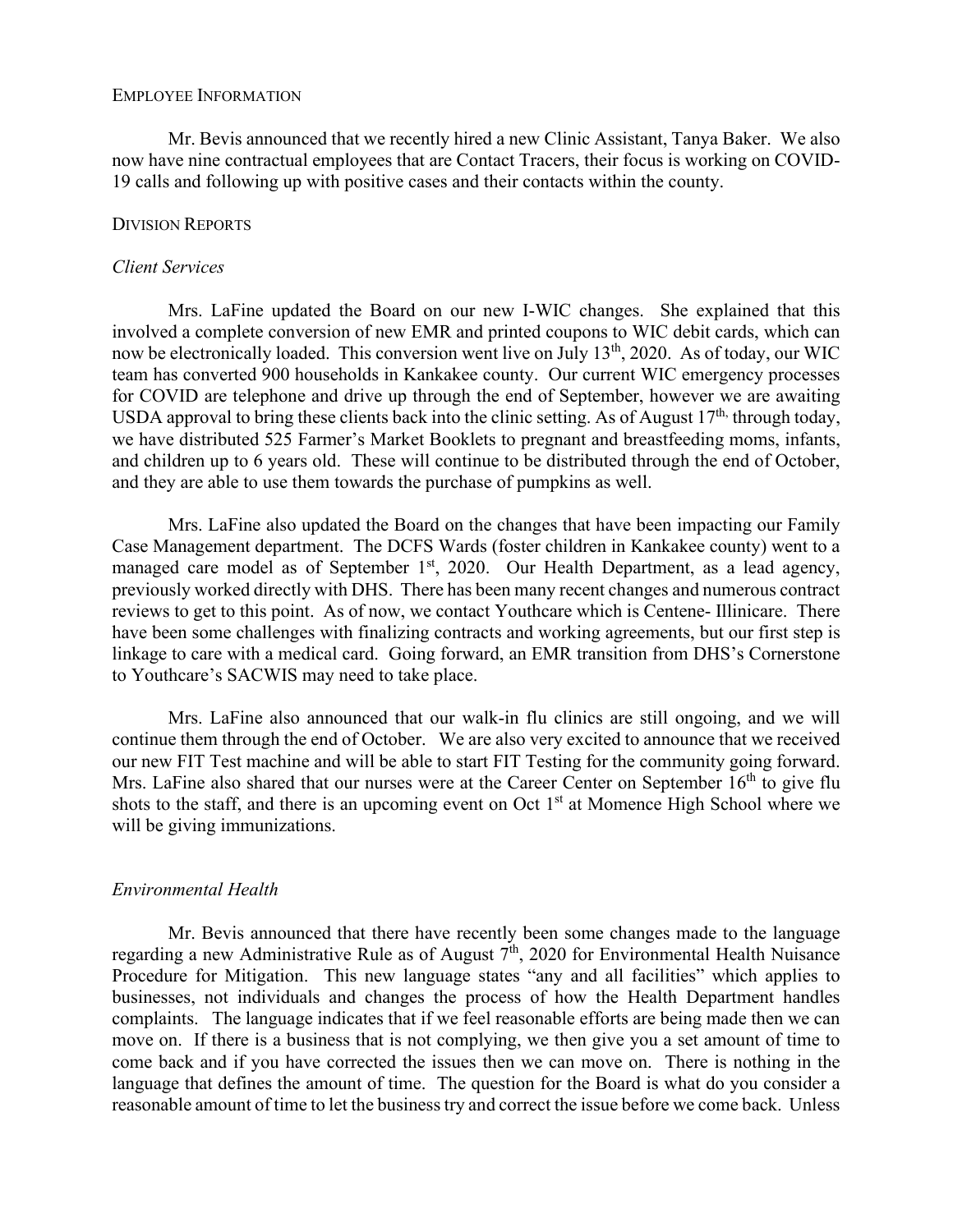the business is an imminent threat, we do not want the focus to be negative. At this point, we are documenting the complaints for masking, signage, and over capacity. The Board asked if there was any data that supports if outbreaks are coming from restaurants and Mr. Bevis indicated that at this time, we have no data that supports that. We have been instructed by the States Attorney's office that unless there is a business with an imminent threat, then all other issues will be referred to the Attorney General. A motion was made by Jim Byrne to make the timeframe 7 days from the complaint to the first visit, then follow-up in another 7 days to check if the issue has been resolved. If there is a problem facility, then the Board can call a special session to discuss next steps. Jim Johanek then seconded the motion and it passed unanimously.

#### *Administrator's Report*

Mr. Bevis gave a brief report on COVID-19 and our role within the community thus far. Recently, we have been very fortunate to partner with IDPH Mobile Testing Units, this has allowed us to have a free testing site in our parking lot on select days. We set this up to encourage the community to come out and get tested as an effort to bring down our positivity rate. It has also been very beneficial for our team of Contact Tracers who are able to communicate with schools and parents of children who have been quarantined by letting them know about the free testing onsite. We have also organized the IDPH Mobile Testing Units to be onsite for some community events in the area, including the Pembroke Hispanic Parade. Mr. Bevis then explained that working with IDPH and their ability to bring mobile testing has really been helping our area because it makes the process of getting tested so much easier

Mr. Bevis also explained that we now have a team of nine Contact Tracers who are actively working with the positive and probable cases throughout the county, as well as guiding the schools' principals and nurses with the isolation and quarantine process. We are happy to announce that our Contact Tracers are now all up and running in Salesforce, the software delegated by the state to trace COVID-19. This will allow us to pull specific reports and produce specific data in relation to outbreaks in our area.

## ADMINISTRATIVE REPORTS

#### *Financial Status*

Mrs. Weakley updated the Board on July and August 2020 financials, indicating that in July we received a portion of our COVID Contact Tracing Grant. Fees seem pretty good; we had come food licensing money come in before COVID. Clinic Dollars are very low, as well as the interest we received being very low. As of the end of July, we are at 66.6% of the year and have \$3,071,239.06 total cash on hand. Mrs. Weakley then stated that we have received \$117,000 in Grant money and a small amount of property tax for August. Through the end of August, we are at 75% of the year with \$2,962,003.00 cash on hand. Mr. Byrne made a motion to approve July and August 2020 financials, seconded by Dr. Kurien, the motion passed unanimously.

#### OLD BUSINESS

Mr. Bevis gave an update on current Board of Health member renewals, indicating that Dr. Jones was set to expire at the end of September, and if she was interested in continuing on the Board that she could reach out to Nicole or Kelly Bylak at the county.